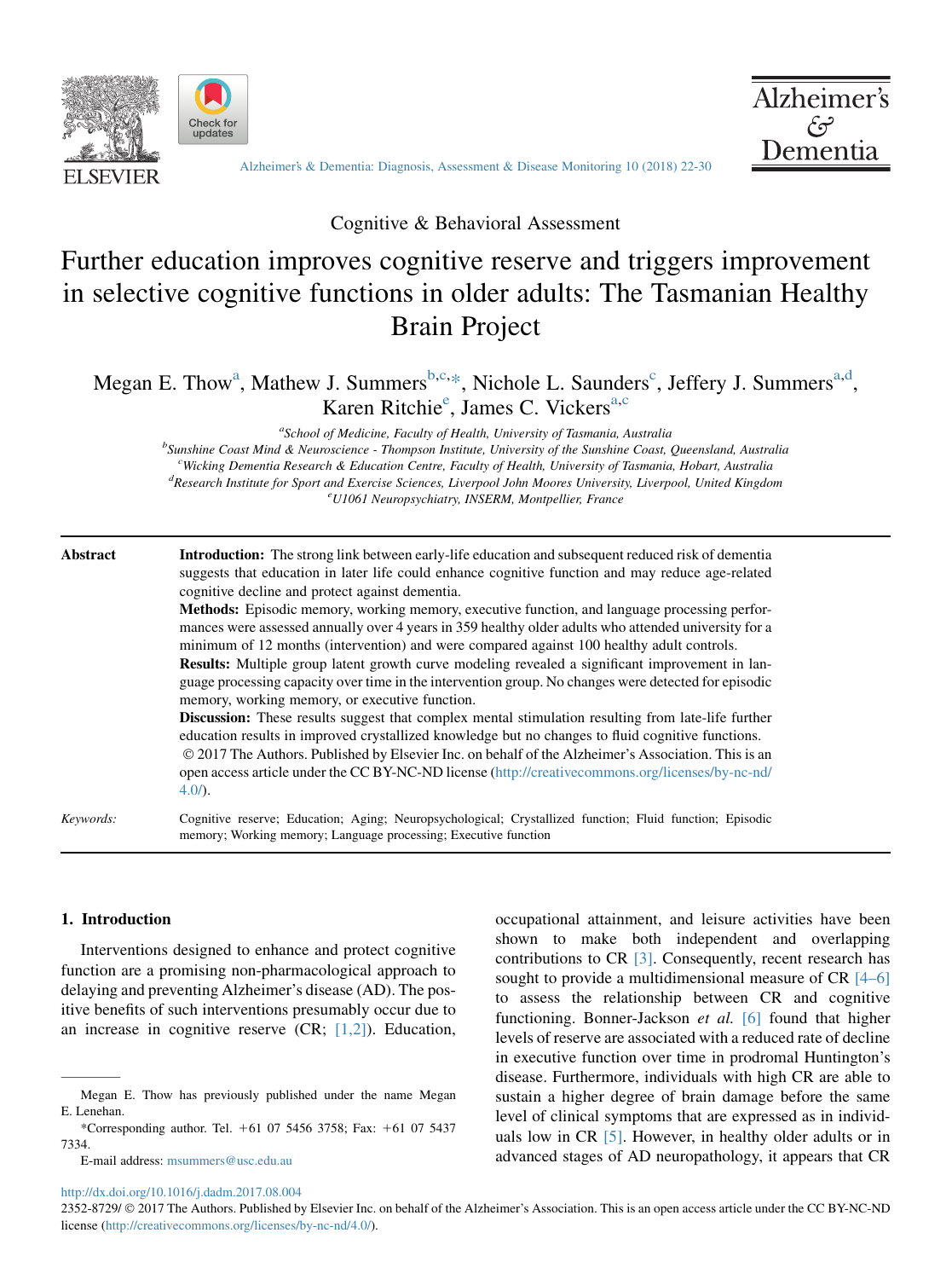does not influence cognitive performance [\[5\].](#page-7-0) Rather, CR may act as a buffer between cognitive function and brain pathology only in the early stages of AD [\[5\]](#page-7-0).

Several studies report that CR can be enhanced or modified through environmental and lifestyle factors. Education is receiving increased research attention as a potentially modifiable lifestyle factor for reducing age-related cognitive decline (ARCD), albeit the focus has been on early-life educational attainment. Enhancement of CR through education is thought to be a result of the development of new cognitive strategies in the individual [\[7\].](#page-7-0) Higher levels of educational attainment at younger ages is associated with reduced risk of dementia [\[8\],](#page-7-0) and the level of educational attainment moderates the relationship between brain pathology and neuropsychological test performance in memory, language, speed of processing, and visuospatial skills [\[9–11\].](#page-7-0) Higher levels of educational attainment are associated with reduced rates of decline in information processing speed  $[12]$ , memory  $[12,13]$ , and general mental status [\[12,14\].](#page-7-0) However, previous research has also questioned this relationship, reporting that the rate of decline across memory [\[15–17\]](#page-7-0), processing speed [\[18,19\],](#page-7-0) language processing  $[15,20,21]$ , and visuospatial skills [\[13,20\]](#page-7-0) is constant regardless of level of educational attainment. Despite this, reviews of the literature indicate that higher levels of education in early adulthood are associated with superior performance on measures of cognitive function [\[22,23\].](#page-7-0)

While there is ongoing debate and research into the relationship between educational attainment in early life and cognitive performance in later life, studies have not yet examined the potential benefit of further formal education in late adulthood in enhancing or maintaining cognitive function, potentially also contributing to resilience to decline in AD. The Tasmanian Healthy Brain Project (THBP) is designed to assess the impact of university-level education on CR and cognitive function in healthy older adults [\[24\]](#page-7-0). We have recently demonstrated that further education leads to a measurable increase in current CR among older adults who undertake further education [\[25\]](#page-8-0). The aim of the present article was to examine if the observed increase in CR among older adults undertaking further education is associated with a change in cognitive function over time.

#### 2. Method

#### 2.1. Participants

The THBP (Summers et al., 2013) is a prospective longitudinal study of older adults engaging in university-level education. The THBP sample was recruited progressively from 2011 to 2014 and has undertaken annual comprehensive assessments. Data analyzed in the present article were collected from 459 adults aged between 50 and 79 years who had participated in the THBP as of the 31 December, 2014. Inclusion criteria for entry into the THBP were that participants were aged 50–79 years at the time of entry and were healthy. Participants were excluded from entry into the THBP if they reported a diagnosis of a condition that is independently associated with impairments to cognitive function (dementia; multiple sclerosis; prior head injury requiring hospitalization; epilepsy; cerebrovascular complications including stroke, aneurysm, transient ischemic attacks; poorly controlled diabetes; poorly controlled hypertension or hypotension; other neurological disorders [e.g., cerebral palsy or spina bifida]; chronic obstructive pulmonary disease; heart disease; partial or total blindness; deafness; current psychiatric diagnosis) and those who presented with a medical, neurological, or psychiatric disorder that could potentially impair cognition were precluded from entry into the THBP. The project was approved by the Human Research Ethics Committee (Tasmania) Network, and further details of the study protocol have been previously published (see Summers et al. [\[24\]\)](#page-7-0).

On entry into the THBP, participants opted (non-random assignment) to participate in either a further education group (intervention) or a no further education group (control). All participants undertook baseline assessment before commencing in the THBP. Those in the intervention group  $(n = 359)$  then completed a minimum of 12 months of part-time or full-time university study, with a minimum study load of two units at undergraduate or postgraduate levels. The remaining 100 participants in the control group did not undertake any further formal education and served as a no-intervention reference group. Previous growth mixture modeling analysis of longitudinal change in CR revealed two latent classes within each of the control and the intervention groups. The latent classes identified were improved CR (55.7% of control group, 92.5% of intervention group) and stable CR (43.3% of control group, 7.5% of intervention group) [\[25\].](#page-8-0) Owing to insufficient sample size  $(n < 100)$  in the intervention stable CR subgroup (7.5% of intervention,  $n = 15$ ), it was not possible to analyze potential differences between improved and stable CR intervention groups in cognitive function [\[26\].](#page-8-0) To minimize statistical bias, the 15 stable CR cases from the intervention group were excluded from the present analysis. No significant differences in cognitive performances were identified between the stable CR and improved CR subgroups of the control sample. As these control subgroups performed at equivalent levels of cognitive function, they were collapsed into a single control group for the purposes of these analyses (see Supplementary Material 1). Examination of the equivalent full-time study load (EFTSL) completed by each participants in the intervention group over the first four phases of the THBP indicates that they completed on average 110.48 EFTSL (standard  $deviation = 83.89, 95th confidence interval$  $[CI] = 101.59 - 119.38$ . One unit of full-time study is 12.5% EFTSL, indicating that participants in the intervention group completed on average 8.84 full-time equivalent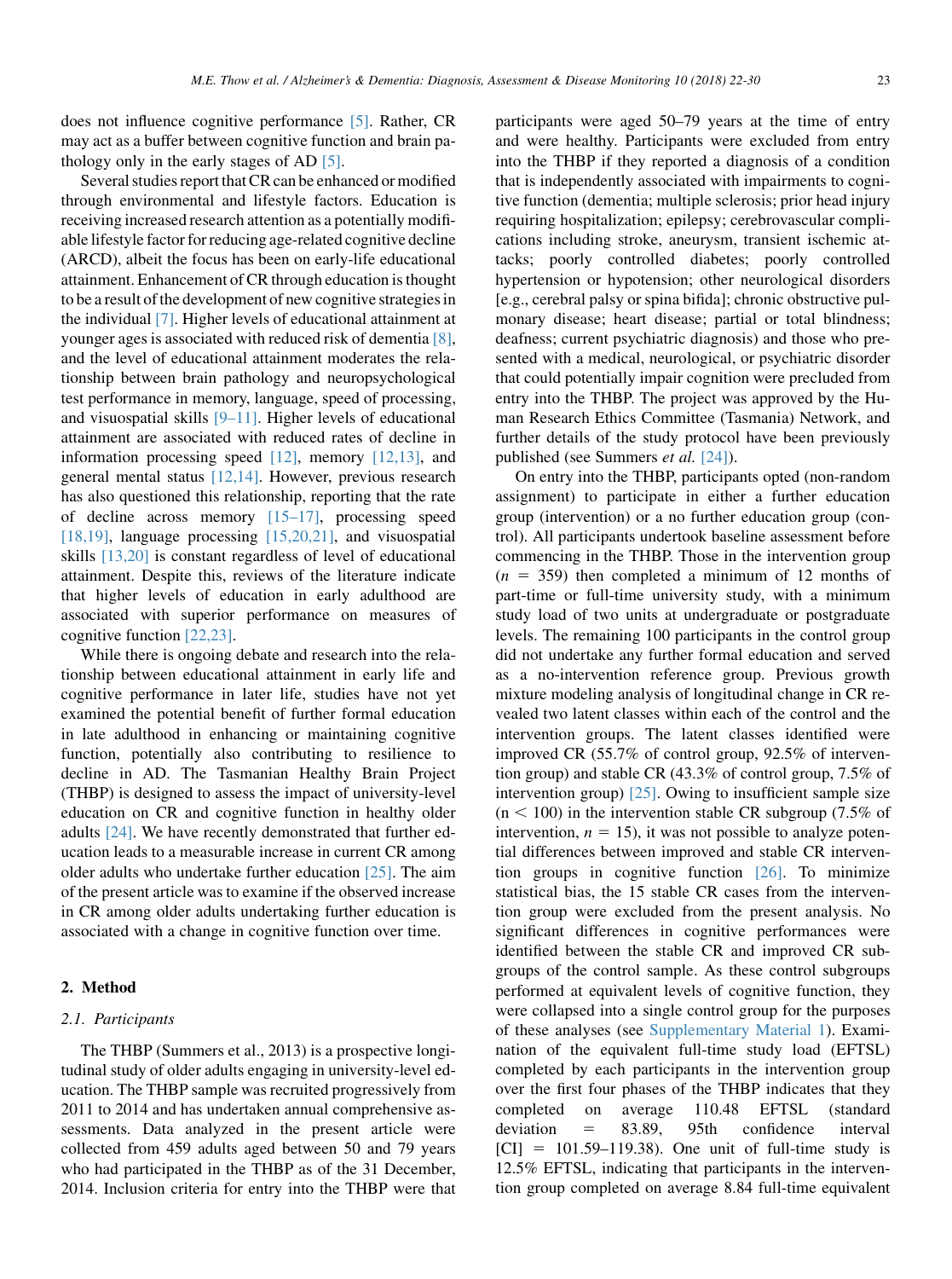units of study, where 100% EFTSL equates to full-time study for 12 months.

#### 2.2. Materials

Participants in the THBP completed a comprehensive testing battery. For detailed project protocol, refer to Summers et al. [\[24\]](#page-7-0). The Dementia Rating Scale, 2nd edition (DRS-2; [\[27\]\)](#page-8-0); the Hospital Anxiety and Depression Scale (HADS; [\[28\]](#page-8-0)), Lubben Social Network Scale-18 (LSNS; [\[29\]\)](#page-8-0); and the Medical Health Status Questionnaire [\[24\]](#page-7-0) were administered to ensure that participants were free from dementia and of sound psychological and physical health. A composite proxy measure of prior CR (derived from estimated full-scale intelligence quotient [IQ], prior education, occupational, and lifestyle experiences) was calculated for each participant to examine the influence of early-life experiences on current cognitive function (see Ward et al. [\[4\]](#page-7-0); Supplementary Material 1).

#### 2.2.1. Neuropsychological performance

The neuropsychological test battery comprised 14 tests encompassing four broad cognitive domains: episodic memory (Logical Memory [LMI, LMII; [\[30\]\]](#page-8-0) test, Rey Auditory Verbal Learning Test [RAVLT; [\[31\]\]](#page-8-0), and Paired Associates Learning [PAL; [\[32\]\]](#page-8-0)), working memory (Digit Span [\[33\],](#page-8-0) Letter-Number Sequencing [\[33\]](#page-8-0), Spatial Span [SSP; [\[32\]](#page-8-0)], and Spatial Working Memory [SWM; [\[32\]\]](#page-8-0) tests), executive function (Trail Making Test Trail B [TMT B; [\[34\]\]](#page-8-0), 24-item Victoria version Stroop Color-Word Test [Stroop C; 34], and Rapid Visual Processing [RVP A'; [\[32\]](#page-8-0)]), and language processing (vocabulary [\[33\]](#page-8-0), comprehension [\[33\]](#page-8-0), and Boston Naming Test [\[35\]\)](#page-8-0). Composite scores were created for each cognitive domain by principal components analysis (PCA) consistent with an approach used in previous work by this group ([\[36\]](#page-8-0); see also Supplementary Material 1). To create the domain composite scores, the z-scores from relevant tests were multiplied by the factor coefficients produced from the PCAs. To this effect, cognitive domain composite scores represent decline or improvement over time relative to the sample mean at baseline.

### 2.3. Procedure

After obtaining consent, the elements of the full THBP test battery used in the present analysis were administered to each participant in the following order: WTAR, DRS-2, Medical Health Questionnaire, PAL, RAVLT, LMI, SSP, Digit Span, SWM, Letter-Number Sequencing, LMII, vocabulary, comprehension, Boston Naming Test, RVP A', STROOP C, TMT B, and HADS. An approximate 20-minute delay occurred between the administration of LMI and LMII. Lifetime Experience Questionnaire (LEQ; [\[37\]\)](#page-8-0), WTAR, and DNA data were only collected once, at baseline. The full THBP took approximately 4 hours to complete, and subjects were encouraged to take short breaks as needed to avoid fatigue [\[24\].](#page-7-0) Participants were reassessed at 1-year intervals  $(\pm 1$  month) for a total of 4 years (baseline-T0, T1, T2, and T3).

#### 2.4. Analysis

Prior CR was calculated for each participant using factor analysis defined regression coefficients [\[4\].](#page-7-0) Four separate PCAs were then conducted to compute composite scores for each cognitive domain at baseline (see Supplementary Material 1 for full description) consistent with the approach used in previous studies of the THBP [\[36\]](#page-8-0).

#### 2.4.1. Multiple group latent growth curve modeling

Multiple group latent growth curve modeling (LGCM) was conducted using Mplus 7.4 [\[38\]](#page-8-0) maximum likelihood estimation (see Supplementary Material 1 for full description). Prior CR and participant age (years) were included as covariates in all models. In all models, time was parameterized with time scores that represented years because study entry and the intercept loadings of the four time points were fixed at one. In each model, the intercept term represented the mean of each respective cognitive domain score, the linear growth term represented the annual rate of change in score, and the quadratic growth term indicated the change in the rate of change (accelerating or decelerating change).

#### 2.4.2. Model fit

Model fit was assessed using multiple statistics. Likelihood-ratio chi-square is a popular statistic to assess overall fit; however, it is sensitive to sample size and prone to type II error in the case of large sample sizes [\[39\]](#page-8-0). Other measures we examined for model fit included root mean squared error of approximation (RMSEA) with  $< 0.07$  indicating good fit and  $\leq 0.03$  indicating excellent fit [\[40\];](#page-8-0) and, comparative fit index (CFI) with values of  $\geq$  0.95 indicative of good fit [\[41\].](#page-8-0)

#### 3. Results

#### 3.1. Descriptive data

The sample consisted of 444 older adults, aged between 50 and 79 years at baseline ([Table 1\)](#page-3-0). Analysis of demographic variables revealed that the intervention group was significantly younger than the control group at baseline  $(t<sub>(442)</sub> = 3.84, P < .001)$ . No group differences were detected in global cognition, level of anxiety, or level of depression. Examination of the relationship between age and neuropsychological performance at each of the four time points revealed no meaningful correlations (correlations of a moderate,  $r \geq 0.5$ , or greater magnitude [\[42\]](#page-8-0) considered meaningful given the large sample size). Despite this, age was retained as a covariate in the growth models to control for possible age dependent interactions with change in cognitive performance over time. Baseline test performances for each group are presented in [Table 1](#page-3-0). Owing to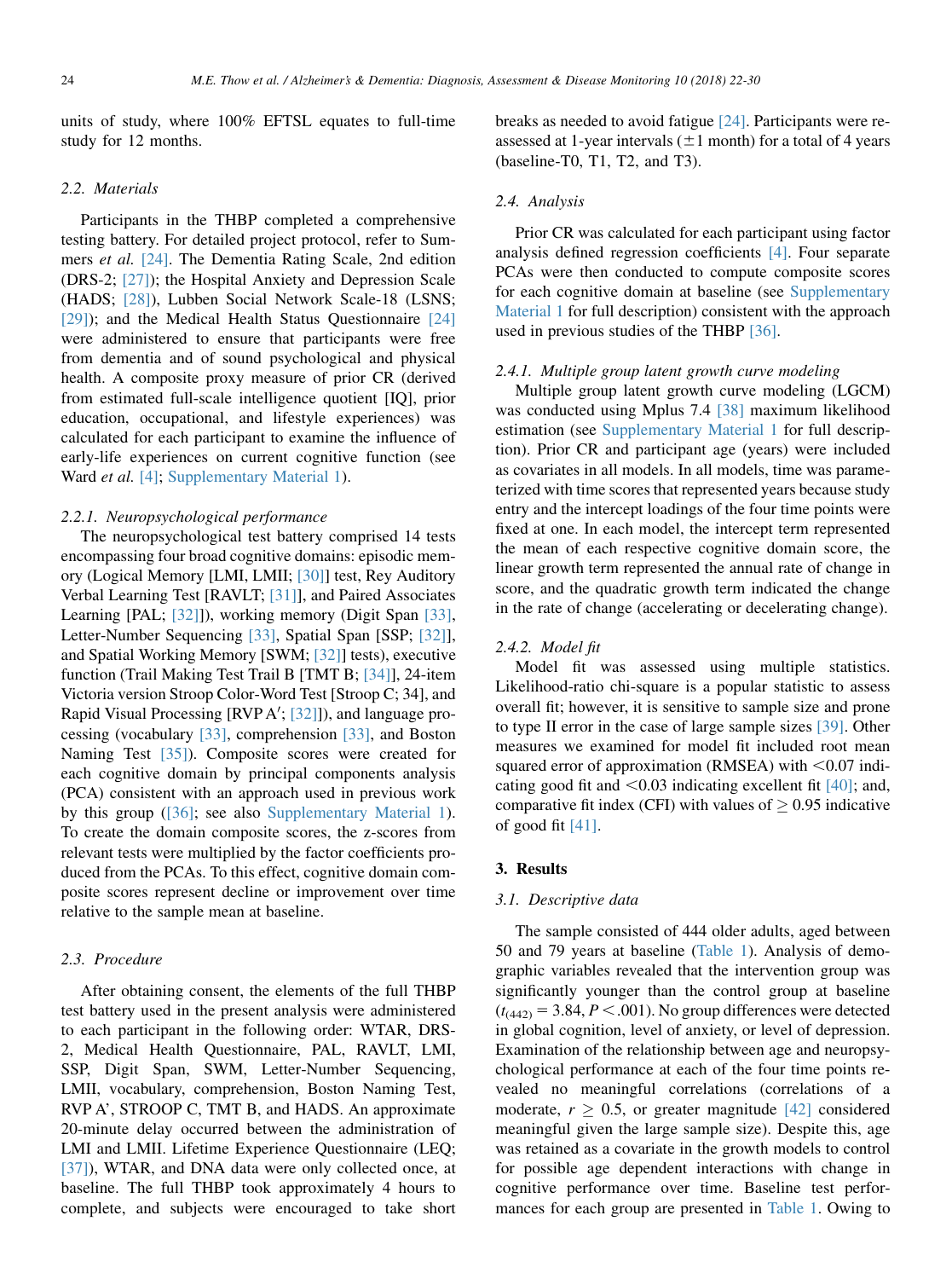<span id="page-3-0"></span>Table 1 Sample demographic information as a function of group

|                                  | Control N at $T0 = 100$ |                              | Independent samples t-test | Effect size<br>d |  |
|----------------------------------|-------------------------|------------------------------|----------------------------|------------------|--|
| At baseline                      | Mean (SD)               | Intervention N at $T0 = 344$ | $\boldsymbol{P}$           |                  |  |
| Female $N(\%)$                   | 63(63%)                 | 238 (69.2%)                  | $(\chi^2) = .24$           | n/a              |  |
| Baseline age                     | 62.49(6.24)             | 59.59 (6.77)                 | $< 0.01**$                 | 1.14             |  |
| Prior CR                         | $-0.36(2.28)$           | 0.14(2.26)                   | .054                       | 0.33             |  |
| <b>WTAR Est FSIO</b>             | 112.49(5.05)            | 112.56 (5.49)                | .908                       | 0.03             |  |
| Prior education (years)          | 13.53(2.65)             | 14.28 (2.69)                 | $.015*$                    | 0.46             |  |
| LEQ young adult specific         | 15.22 (7.08)            | 16.16(7.82)                  | .282                       | 0.34             |  |
| LEQ young adult nonspecific      | 24.62 (5.28)            | 24.98 (5.47)                 | .560                       | 0.16             |  |
| LEQ midlife specific             | 19.22(4.76)             | 18.83 (5.01)                 | .486                       | 0.18             |  |
| LEQ midlife nonspecific          | 24.45 (4.37)            | 24.53 (4.37)                 | .898                       | 0.04             |  |
| LEQ midlife continuing education | 7.49 (7.47)             | 10.75(8.34)                  | $< 0.01**$                 | 1.16             |  |
| <b>DRS-2 AEMSS</b>               | 11.91(2.27)             | 11.93(2.10)                  | .943                       | 0.01             |  |
| HADS-anxiety                     | 5.51(2.91)              | 5.24(3.14)                   | .444                       | 0.16             |  |
| HADS-depression                  | 2.82(2.32)              | 2.42(2.27)                   | .125                       | 0.26             |  |
| LMI immediate recall total       | 47.34 (7.63)            | 48.45 (8.42)                 | .237                       | 0.39             |  |
| LMII delayed recall total        | 29.79 (6.40)            | 30.15(6.50)                  | .621                       | 0.14             |  |
| RAVLT 1-5 recall total           | 51.97 (8.55)            | 53.60 (8.92)                 | .106                       | 0.55             |  |
| PAL first trial memory score     | 17.73 (3.78)            | 18.60(3.15)                  | $.022*$                    | 0.47             |  |
| Letter-Number Sequencing         | 11.45(2.56)             | 11.68(2.33)                  | .415                       | 0.15             |  |
| Digit Span                       | 11.96(2.90)             | 11.83(2.82)                  | .677                       | 0.08             |  |
| SSP Length                       | 5.51(1.12)              | 5.83(1.21)                   | $.018*$                    | 0.30             |  |
| SWM between errors               | 26.86 (19.27)           | 25.53 (18.49)                | .530                       | 0.31             |  |
| RVP A'                           | 0.9052(0.057)           | 0.9145(0.046)                | .093                       | 0.04             |  |
| Stroop C time                    | 26.89 (8.17)            | 25.91 (7.58)                 | .260                       | 0.04             |  |
| Vocabulary                       | 56.06 (6.53)            | 57.25 (5.40)                 | .066                       | 0.05             |  |
| Comprehension                    | 25.84 (3.82)            | 26.43 (3.06)                 | .112                       | 0.32             |  |
| <b>Boston Naming Test</b>        | 57.62 (2.21)            | 57.69 (3.15)                 | .845                       | 0.04             |  |

Abbreviations: CR, cognitive reserve; DRS-2 AEMSS, Mattis Dementia Rating Scale age- and education-corrected Mayo scaled score; HADS, Hospital Anxiety and Depression Scale; LEQ, Lifetime Experience Questionnaire; LM, Logical Memory; PAL, Paired Associates Learning; RAVLT, Rey Auditory Verbal Learning Test; RVP, Rapid Visual Processing; SD, standard deviation; SSP, Spatial Span; SWM, Spatial Working Memory; WTAR (Est FSIQ), Wechsler Test of Adult Reading Scale estimated full-scale IQ.

NOTE.  $*P < 05$ ;  $**P < 01$ .

#### Table 2

Fit indices of separate group analysis latent growth curve modeling with prior cognitive reserve and age entered as covariates

| Cognitive domain          | Group            | $\boldsymbol{N}$ | Chi-square test |    |     |              |             | $\Delta \chi^2$ difference |                  |
|---------------------------|------------------|------------------|-----------------|----|-----|--------------|-------------|----------------------------|------------------|
|                           |                  |                  | $\chi^2$        | df | P   | <b>RMSEA</b> | <b>SRMR</b> | <b>CFI</b>                 | $\boldsymbol{P}$ |
| Episodic memory           |                  |                  |                 |    |     |              |             |                            |                  |
| Control                   | Linear           | 100              | 9.279           | 11 | .60 | < 0.001      | 0.035       | 1.00                       | <b>NS</b>        |
|                           | <b>Quadratic</b> | 100              | 7.719           | 8  | .46 | < 0.001      | 0.032       | 1.00                       |                  |
| Intervention              | Linear           | 344              | 16.602          | 9  | .06 | 0.050        | 0.024       | 0.988                      | < 0.05           |
|                           | Quadratic        | 344              | 5.381           | 6  | .50 | < 0.001      | 0.014       | 1.00                       |                  |
| Working memory            |                  |                  |                 |    |     |              |             |                            |                  |
| Control                   | Linear           | 100              | 10.063          | 11 | .53 | < 0.001      | 0.048       | 1.00                       | <b>NS</b>        |
|                           | <b>Quadratic</b> | 100              | 8.507           | 8  | .39 | 0.025        | 0.047       | 0.998                      |                  |
| Intervention              | Linear           | 343              | 11.163          | 11 | .43 | 0.007        | 0.023       | 1.00                       | <b>NS</b>        |
|                           | Quadratic        | 343              | 10.743          | 8  | .22 | 0.032        | 0.021       | 1.00                       |                  |
| <b>Executive function</b> |                  |                  |                 |    |     |              |             |                            |                  |
| Control                   | Linear           | 100              | 6.320           | 9  | .71 | < 0.001      | 0.046       | 1.00                       | <b>NS</b>        |
|                           | Quadratic        | 100              | 5.088           | 6  | .53 | < 0.001      | 0.043       | 1.00                       |                  |
| Intervention              | Linear           | 343              | 5.898           | 11 | .88 | < 0.001      | 0.033       | 1.00                       | <b>NS</b>        |
|                           | <b>Quadratic</b> | 343              | 3.966           | 8  | .86 | < 0.001      | 0.030       | 1.00                       |                  |
| Language Processing       |                  |                  |                 |    |     |              |             |                            |                  |
| Control                   | Linear           | 100              | 18.596          | 11 | .07 | 0.083        | 0.091       | 0.963                      | <b>NS</b>        |
|                           | <b>Quadratic</b> | 100              | 17.299          | 8  | .03 | 0.108        | 0.090       | 0.955                      |                  |
| Intervention              | Linear           | 344              | 12.094          | 9  | .21 | 0.032        | 0.049       | 0.993                      | <b>NS</b>        |
|                           | <b>Quadratic</b> | 344              | 7.591           | 6  | .27 | 0.028        | 0.035       | 0.996                      |                  |

Abbreviations: CFI, comparative fit index; RMSEA, root mean squared error of approximation; SRMR, standardized root mean square residual; df, degrees of freedom; NS, non-significant difference.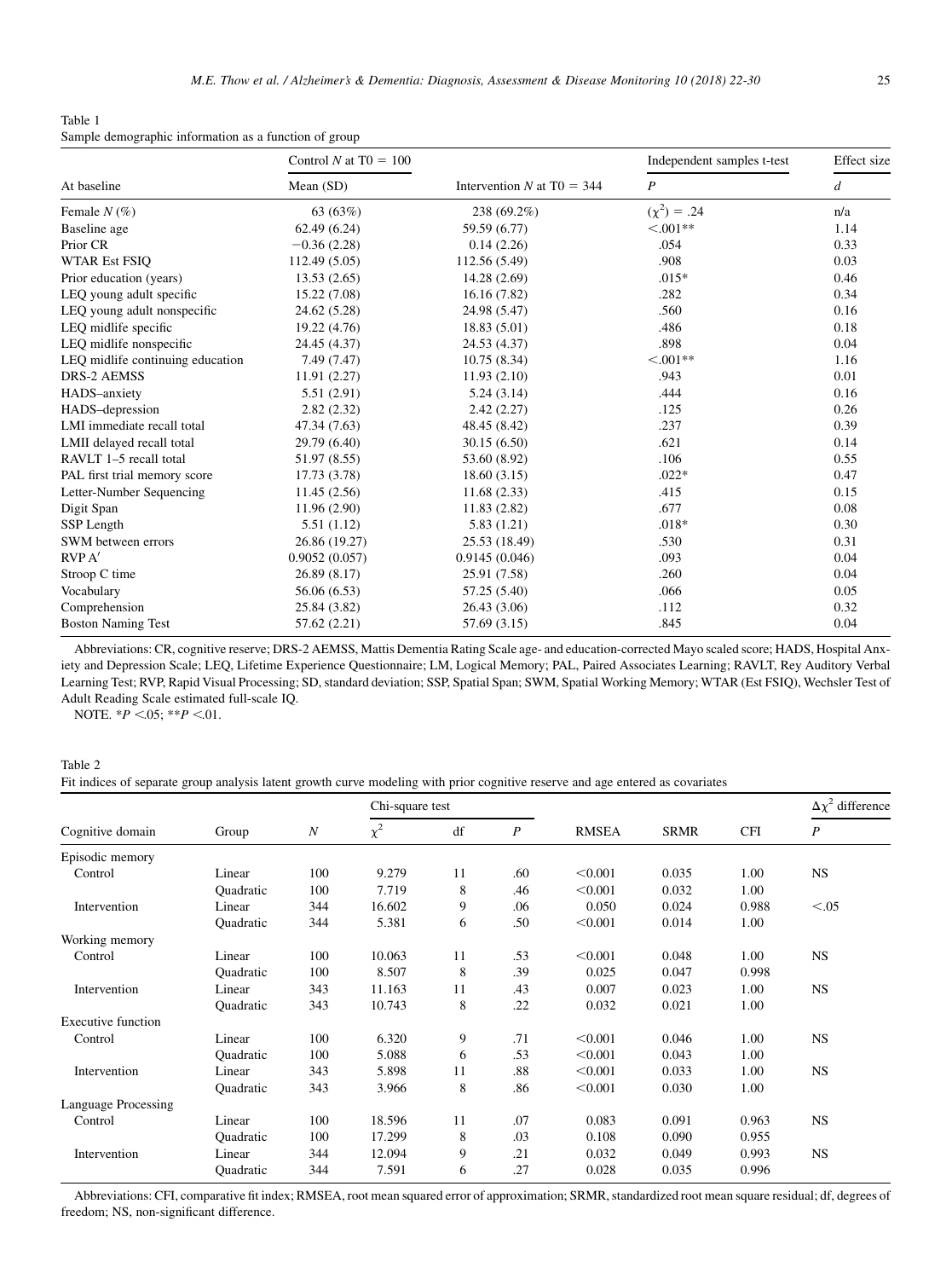the well-documented relationship between education [\[22\]](#page-7-0) and other aspects of life experience and cognitive function [\[1\],](#page-7-0) prior CR was also included in all models as a covariate.

#### 3.2. Episodic memory

Linear and quadratic models were a good fit of the data for both groups ([Table 2\)](#page-3-0). In both groups, the linear models were initially inadmissible because of negative variances on the linear growth factor. As the negative variance was small and nonsignificant, variance was fixed at zero. The linear model was then simultaneously fitted to both groups, with the linear growth factor variance fixed at zero. The model was a good fit of the data ( $\chi^2$ <sub>(22, N= 444)</sub> = 28.64, P = .16, RMSEA =  $0.037$ , CFI = 0.992). A significant negative mean intercept was detected in the control group but not in the intervention group. In addition, the linear term was positive and significant in both groups. This suggests that after accounting for prior CR and age, episodic memory scores improved over time and were significantly lower at baseline in the control group compared with the intervention group (Fig. 1 and Supplementary Table 3).

#### 3.3. Working memory

For both the control and intervention groups, the linear and quadratic models provided adequate fit of the working memory data; however, the quadratic model did not significantly improve data fit [\(Table 2](#page-3-0)). Negative variances in the linear growth term required variance to be fixed at zero. The estimated simultaneous model fit the data well  $(\chi^2_{(22, N=443)} = 21.23, P = .51, RMSEA = <.001,$  $CFI = 1.00$ , with no significant difference of the intercept



Fig. 1. Model-predicted episodic memory trajectories over 4 years for individuals in the control group and the intervention group.

from zero in either group (Fig. 2 and Supplementary Table 3). For both groups, the linear term was positive but attained significance in the intervention group. This suggests that after accounting for age and prior CR, working memory scores improved over time in the intervention group but remained stable in the control group (Fig. 2 and Supplementary Table 3).

#### 3.4. Executive function

Both linear and the quadratic models were a good fit of the data for the control group; however, the quadratic model did not significantly improve data fit ([Table 2\)](#page-3-0). For the purpose of the multiple group analysis, the linear model was used for both groups to avoid potential over-fitting a quadratic model to the control group. The linear model was a good fit applied simultaneously to both groups  $(\chi^2_{(22, N5 = 444)} = 13.011, P = .93, RMSEA =  $0.001$ ,$  $CFI = 1.00$ , with the intercept of both groups not significantly different from zero. The linear growth term was negative in both groups indicating a nonsignificant downward trend [\(Fig. 3](#page-5-0) and Supplementary Table 3). After adjusting for the effect of age and prior CR, the mean baseline score for both groups was not significantly different to zero [\(Fig. 3](#page-5-0) and Supplementary Table 3). In addition, both groups continued to display a nonsignificant negative linear term, indicating stability of executive function score over the 4 years [\(Fig. 3](#page-5-0) and Supplementary Table 3).

#### 3.5. Language processing

A linear model provided adequate fit of the data for both groups and was not improved by a quadratic model [\(Table 2](#page-3-0)); however, variance of the linear growth factor



Fig. 2. Model-predicted working memory trajectories over 4 years for individuals in the control group and the intervention group.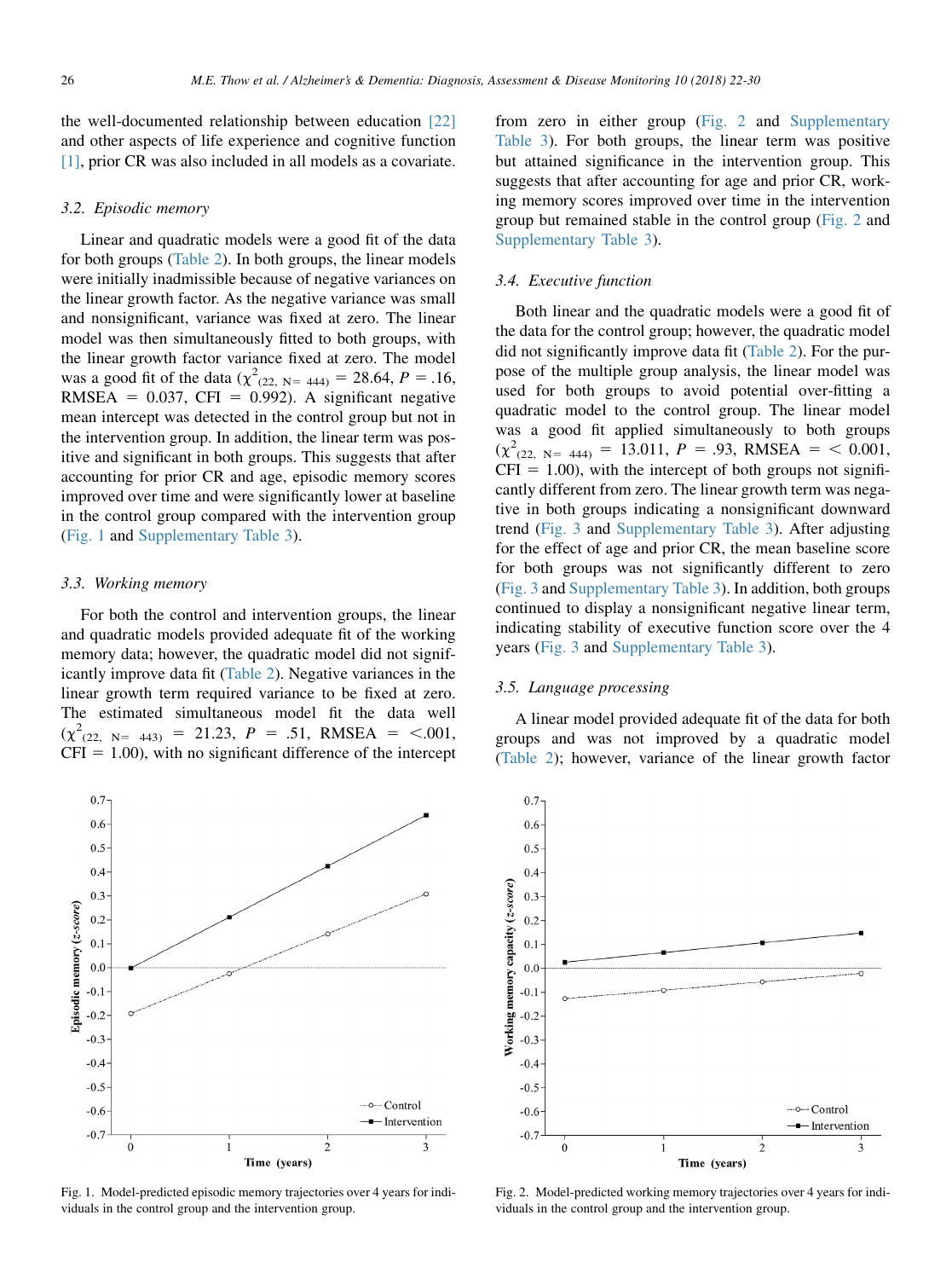<span id="page-5-0"></span>

Fig. 3. Model-predicted executive function trajectories over 4 years for individuals in the control group and the intervention group.

was fixed at zero to avoid an inadmissible model. The linear model with linear growth factor variance fixed at zero was fitted simultaneously to both groups resulting in a good fit of the data  $(\chi^2_{(22, N=444)} = 37.215, P = .02,$ RMSEA =  $0.056$ , CFI = 0.977). While the control group had a negative intercept and the intervention group had a positive intercept, language processing score at baseline was not significantly different from zero in either group (see Fig. 4 and Supplementary Table 3). The negative slope in the control group was not significant, indicating no stable decline in language processing score after accounting for



Fig. 4. Model-predicted language processing trajectories over 4 years for individuals in the control group and the intervention group.

age and prior CR. However, the intervention group displayed significant growth in language processing score over time after accounting for age and prior CR (Fig. 4 and Supplementary Table 3). These results indicate a significant between group differences in the rate of change over time, with the intervention group displaying a significant increase in language processing score compared to the control group that displayed no change over time.

#### 4. Discussion

The results of this study indicate that the intervention (further education) group displayed higher baseline language capacity than the control group and also displayed a significant linear increase in language processing capacity over the first 4 years compared with no change over time detected in the control group. Episodic memory performance significantly increased in both the control and intervention (further education) groups, whereas only the intervention group displayed a significant improvement in working memory capacity. Importantly, there were no significant differences between the control and the intervention group in the rate of change over time in episodic memory, working memory, or executive function in the first 4 years following engaging in further education.

That there was no increase in language processing capacity detected in the control group discounts the possibility that the increased language processing capacity observed in the intervention group is an artifact of familiarity or practice effects. The language processing composite measure, which comprised vocabulary and other acquired knowledgebased tasks, would appear to tap into crystallized knowledge. No group differences or change over time was detected across measures of executive function, episodic memory, or working memory, which are likely to tap into fluid cognitive abilities. It seems possible that in the context of formal education such as university-based education, an environment predicated on the acquisition of new information triggers enhancement of crystallized, knowledge-based, cognitive functions such as language processing capacity but not fluid cognitive functions such as executive function, working memory, or episodic memory. A potential counterexplanation of the observed increase in language function following university-level education in older adults is that this increase may be a product of increased social interaction rather than academic skills development. To test this, we explored whether a difference in the social networks of the control and intervention groups was observed over the course of the study. The results (see Supplementary Tables 4 and 5; Supplementary Fig. 1) of a two-group linear LGCM of the Lubben Social Network Scale score for each group revealed no significant change in social networks over time in either group. These results support the interpretation that the increase in CR following university education is the most likely contributor to increased language capacity and not an increase in social interaction.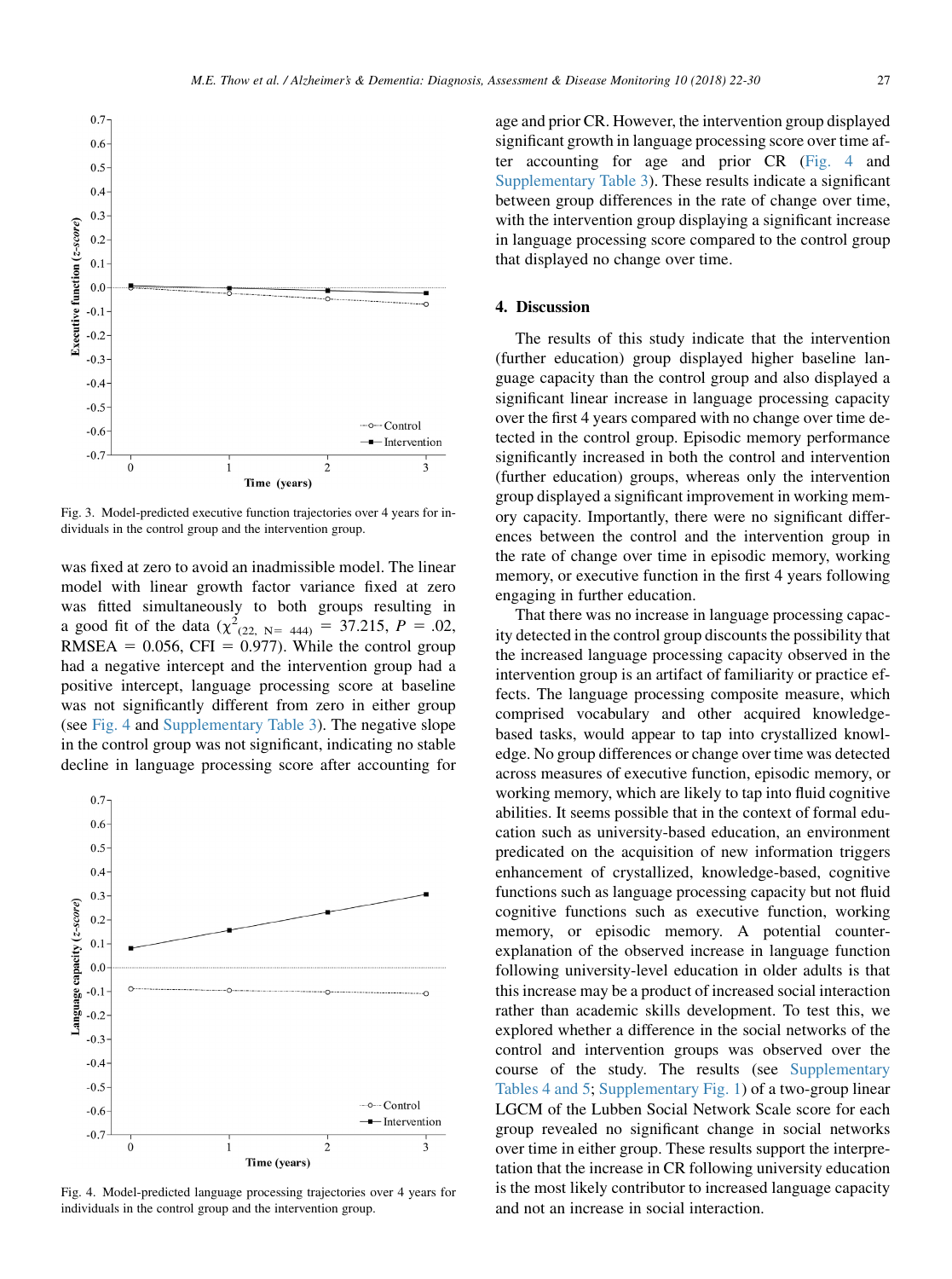Lower levels of linguistic capacity in later life have been associated with higher rates of decline in general cognitive function, as well as higher rates of decline across a range of specific cognitive functions including semantic memory, episodic memory, and spatial function [\[43\]](#page-8-0). Lower levels of linguistic ability in early life have also been shown to be associated with late-life cognitive impairments [\[44\]](#page-8-0) and the presence of the hallmark pathological features of Alzheimer's dementia [\[45\].](#page-8-0) Crystallized knowledge, such as vocabulary, is one of the few cognitive functions, which does not show evidence of substantial ARCD outside of neurodegenerative disease [\[46\],](#page-8-0) possibly due to ongoing lifetime exposure to new words [\[47\]](#page-8-0). In contrast, fluid abilities including episodic memory, reasoning, spatial skills, and numeric ability show minimal change until the age of 60 years after which decline begins and then accelerates in the late sixth and early seventh decades of life [\[46\].](#page-8-0) Considering that the majority of the participants in the THBP are currently in their early-mid 60's, they are younger than the age at which an acceleration in ARCD is reported to occur. In addition, many cognitive functions show minimal decline over a 5- to 10-year period [\[46\]](#page-8-0). As such, the 4-year duration of the present study may be of insufficient duration to detect a subtle rate of decline. It is not until an acceleration in ARCD is observed in the THBP sample that definitive conclusions can be drawn regarding whether the late-life education intervention exerts a protective influence against ARCD and risk for neurodegenerative diseases.

Longitudinal research studies investigating the role of early-life educational attainment in ARCD using modeling approaches similar to that used in the present study have failed to identify an association between level of educational attainment in early life and the rate of decline in late life across a range of measures of executive function, working memory, or episodic memory [\[15,17,19\].](#page-7-0) Yet the same studies consistently reveal an association between level of early-life educational attainment and cognitive performance, reporting that individuals with higher levels of educational attainment in early life continue to perform at a superior level of function in later life across measures of general cognitive function and specific domains [\[15,17,19\].](#page-7-0) It remains possible that the late-life education initiated increase in CR identified in the THBP study [\[25\]](#page-8-0) may be sufficient to reduce the rate of ARCD over the medium to longer term and may exert a level of protection of cognitive function in the presence of neurodegeneration.

The THBP is not a randomized control trial, rather on entry into the THBP participants elected to undertake the education intervention or not undertake the education intervention (control group). Owing to ethical constraints, it was not possible to undertake a randomized control trial using late-life education as an intervention, where participants would be randomly assigned to undertaking university study or not for periods of more than 12 months duration. Furthermore, entrance requirements for university courses precluded the allocation of participants to dose or level of dose (i.e., duration of course and course level/subject area). The inability to apply randomized control trial methodology to the THBP has the potential to introduce bias in one group over the other due to prior educational requirements for entry into university and differences with motivational factors for engaging in education as an intervention. That is, the method of recruitment of participants into the THBP may have unavoidably led to a more highly educated sample than exists in the wider community of similarly aged individuals. Entry into Australian universities requires completion of a High School Certificate of Education (or equivalent), which equates to a total of 12 years of school education. However, to enable the broadest range of participants to be involved in the THBP, participants were able to complete a university bridging program to meet university entry prerequisites. Despite this, the mean number of years of education attainment was over 13.5 years, suggesting most participants had undertaken post-secondary school education before commencing the THBP. In contrast, the average number of years of education completed by Australian adults born in the 1950s and 1960s is approximately 11.7–11.9 years [\[48\]](#page-8-0). The solution we applied was to collect extensive demographic information and comprehensive assessment of cognitive function, psychological health, social factors, and medical history on entry into the THBP. This information enables detailed comparisons between intervention and control group to be made with group differences in pre-existing attributes being controlled for in statistical analyses. Finally, the choice of university-level education for the intervention in the THBP was made as it has the property of dose, whereby the education a person undertakes varies in both dosage quantity (amount of study completed) and strength (university level). Identifying a relationship between undertaking late-life university education and cognitive function demonstrates that mental effort exerted in later life (independent of the form of this mental activity) is of potential benefit.

In conclusion, the results of present study indicate that in older adults engaging in formal further education resulted in improved language processing capacity, without an effect of late-life education on episodic memory, working memory, or executive function relative to a no-education control group. Combined with our previous findings of improved CR in older adults who undertake further late-life education [\[25\],](#page-8-0) the present study demonstrating an improvement in language processing suggests that late-life education may be an intervention suitable for developing relative resistance to aging-related cognitive decline and to the effects of neurodegenerative pathology on brain function.

#### Acknowledgments

M.E.T. received a University of Tasmania Postgraduate Research scholarship and supplemental postgraduate scholarships from the Wicking Dementia Research and Education Centre and the Alzheimer's Australia Dementia Research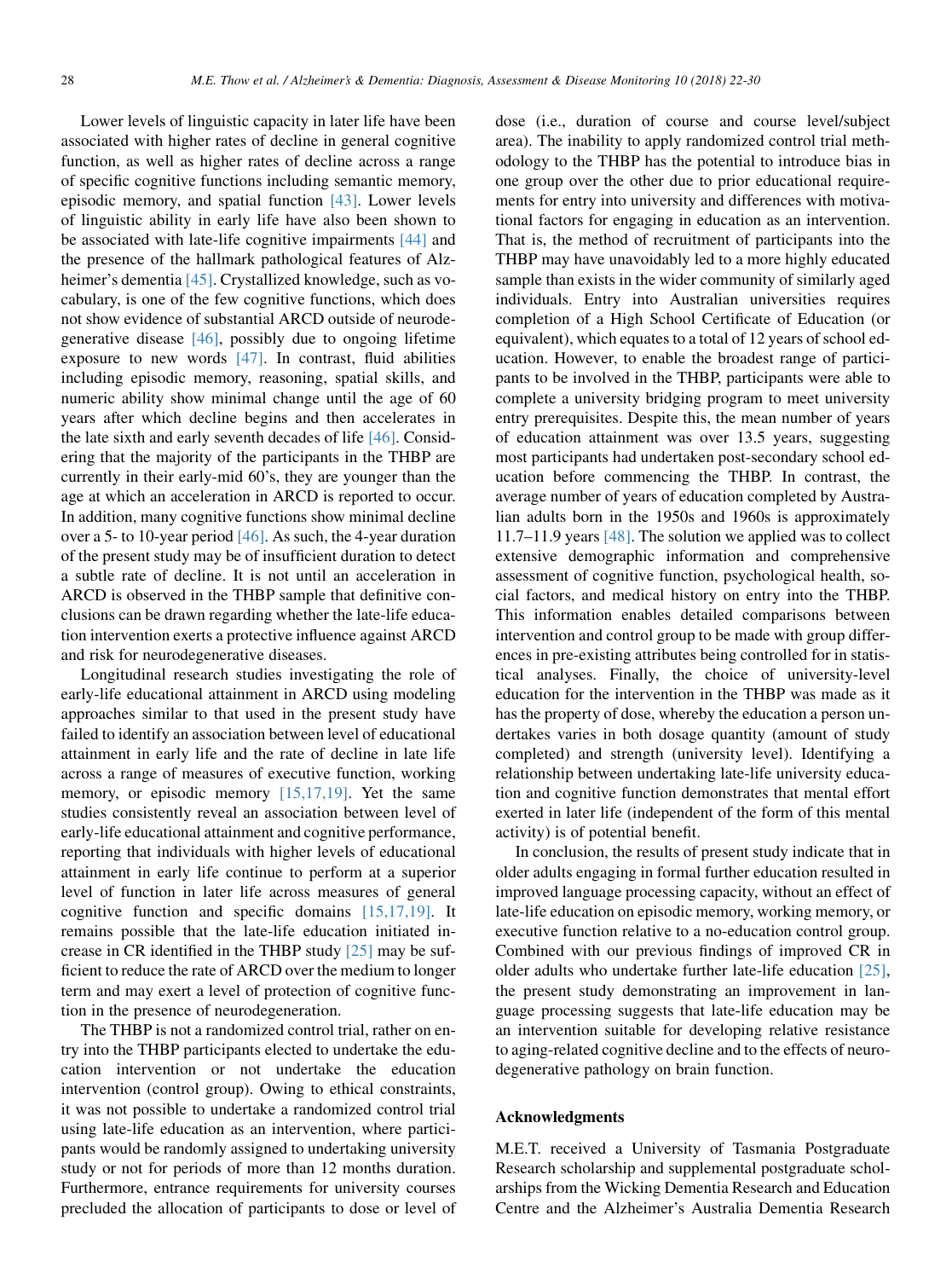<span id="page-7-0"></span>Foundation. This project is funded by National Health and Medical Research Council (NHRMC) Project grants (1003645 and 1108794), as well as the JO & JR Wicking Trust (Equity Trustees). M.J.S. reports personal fees from Eli Lily (Australia) Pty Ltd and grants from Novotech Pty Ltd, outside the submitted work. All other authors report nothing to disclose.

#### Supplementary data

Supplementary data related to this article can be found online at [http://dx.doi.org/10.1016/j.dadm.2017.08.004.](http://dx.doi.org/10.1016/j.dadm.2017.08.004)

## RESEARCH IN CONTEXT

- 1. Systematic review: Level of early-life educational attainment predicts rate of age-related cognitive decline (ARCD) and dementia. However, to date, no research has explored the effect of late-life education on ARCD and dementia risk. The Tasmanian Healthy Brain Project is a prospective longitudinal study exploring late-life education in healthy older adults.
- 2. Interpretation: Healthy older adults completing at least 12-month university-level education compared with a control reference group displayed a significant 4-year linear increase in language processing but not episodic memory, working memory, or executive functions. These results suggest an enhancement of crystallized knowledge but not fluid cognitive abilities.
- 3. Future directions: This study builds upon our previous finding that late-life education increases cognitive reserve, which then results in increased crystallized knowledge. Future research with the Tasmanian Healthy Brain Project cohort will examine whether these late-life education benefits modify the trajectory of ARCD and risk for dementia.

#### References

- [1] [Stern Y. Cognitive reserve. Neuropsychologia 2009;47:2015–28](http://refhub.elsevier.com/S2352-8729(17)30051-9/sref1).
- [2] [Stern Y. What is cognitive reserve? Theory and research application of](http://refhub.elsevier.com/S2352-8729(17)30051-9/sref2) [the reserve concept. J Int Neuropsychological Soc : JINS 2002;](http://refhub.elsevier.com/S2352-8729(17)30051-9/sref2) [8:448–60](http://refhub.elsevier.com/S2352-8729(17)30051-9/sref2).
- [3] [Foubert-Samier A, Catheline G, Amieva H, Dilharreguy B, Helmer C,](http://refhub.elsevier.com/S2352-8729(17)30051-9/sref3) [Allard M, et al. Education, occupation, leisure activities, and brain](http://refhub.elsevier.com/S2352-8729(17)30051-9/sref3) [reserve: A population-based study. Neurobiol Aging 2012;](http://refhub.elsevier.com/S2352-8729(17)30051-9/sref3) [33:423.e15–25.](http://refhub.elsevier.com/S2352-8729(17)30051-9/sref3)
- [4] [Ward DD, Summers MJ, Saunders NL, Vickers JC. Modeling cogni](http://refhub.elsevier.com/S2352-8729(17)30051-9/sref4)[tive reserve in healthy middle-aged and older adults: the Tasmanian](http://refhub.elsevier.com/S2352-8729(17)30051-9/sref4) [Healthy Brain Project. Int Psychogeriatrics 2015;27:579–89.](http://refhub.elsevier.com/S2352-8729(17)30051-9/sref4)
- [5] [Serra L, Musicco M, Cercignani M, Torso M, Span](http://refhub.elsevier.com/S2352-8729(17)30051-9/sref5)ò [B,](http://refhub.elsevier.com/S2352-8729(17)30051-9/sref5) [Mastropasqua C, et al. Cognitive reserve and the risk for Alzheimer's](http://refhub.elsevier.com/S2352-8729(17)30051-9/sref5) [disease: A longitudinal study. Neurobiol Aging 2015;36:592–600](http://refhub.elsevier.com/S2352-8729(17)30051-9/sref5).
- [6] [Bonner-Jackson A, Long JD, Paulsen JS, Westervelt H, Tremont G,](http://refhub.elsevier.com/S2352-8729(17)30051-9/sref6) [Aylward E. Cognitive reserve and brain reserve in prodromal Hunting](http://refhub.elsevier.com/S2352-8729(17)30051-9/sref6)[ton's disease. J Int Neuropsychological Soc : JINS 2013;19:739–50.](http://refhub.elsevier.com/S2352-8729(17)30051-9/sref6)
- [7] [Manly JJ, Byrd D, Touradji P, Sanchez D. Literacy and cognitive](http://refhub.elsevier.com/S2352-8729(17)30051-9/sref7) [change among ethnically diverse elders. Int J Psychol 2004;39:47–60](http://refhub.elsevier.com/S2352-8729(17)30051-9/sref7).
- [8] [Brayne C, Ince PG, Keage HAD, McKeith IG, Matthews FE,](http://refhub.elsevier.com/S2352-8729(17)30051-9/sref8) [Polvikoski T, et al., EClipSE Collaborative Members. Education, the](http://refhub.elsevier.com/S2352-8729(17)30051-9/sref8) [brain and dementia: Neuroprotection or compensation? Brain 2010;](http://refhub.elsevier.com/S2352-8729(17)30051-9/sref8) [133:2210–6](http://refhub.elsevier.com/S2352-8729(17)30051-9/sref8).
- [9] [Rentz DM, Locascio JJ, Becker JA, Moran EK. Cognition, reserve, and](http://refhub.elsevier.com/S2352-8729(17)30051-9/sref9) [amyloid deposition in normal aging. Ann Neurol 2010;67:353–64.](http://refhub.elsevier.com/S2352-8729(17)30051-9/sref9)
- [10] [Dufouil C, Alp](http://refhub.elsevier.com/S2352-8729(17)30051-9/sref10)érovitch A, Tzourio C. Influence of education on the [relationship between white matter lesions and cognition. Neurology](http://refhub.elsevier.com/S2352-8729(17)30051-9/sref10) [2003;60:831–6](http://refhub.elsevier.com/S2352-8729(17)30051-9/sref10).
- [11] [Bennett DA, Wilson RS, Schneider JA, Evans DA, de Leon CF,](http://refhub.elsevier.com/S2352-8729(17)30051-9/sref11) Arnold SE, et al. Education modifies the relation of AD pathology to level [of cognitive function in older persons. Neurology 2003;60:1909–15.](http://refhub.elsevier.com/S2352-8729(17)30051-9/sref11)
- [12] [Bosma H, van Boxtel MP, Ponds RW, Houx PJ. Mental work demands](http://refhub.elsevier.com/S2352-8729(17)30051-9/sref12) [protect against cognitive impairment: MAAS prospective cohort study.](http://refhub.elsevier.com/S2352-8729(17)30051-9/sref12) [Exp Aging Res 2003;29:33–45.](http://refhub.elsevier.com/S2352-8729(17)30051-9/sref12)
- [13] [Cullum S, Huppert FA, McGee M, Dening T. Decline across different](http://refhub.elsevier.com/S2352-8729(17)30051-9/sref13) [domains of cognitive function in normal ageing: Results of a longitu](http://refhub.elsevier.com/S2352-8729(17)30051-9/sref13)[dinal population-based study using CAMCOG. Int J Geriatr Psychiatry](http://refhub.elsevier.com/S2352-8729(17)30051-9/sref13) [2000;15:853–62](http://refhub.elsevier.com/S2352-8729(17)30051-9/sref13).
- [14] [Alley D, Suthers K, Crimmins E. Education and cognitive decline in](http://refhub.elsevier.com/S2352-8729(17)30051-9/sref14) [older Americans: Results from the AHEAD sample. Res Aging](http://refhub.elsevier.com/S2352-8729(17)30051-9/sref14)  $2007.29.73 - 94$
- [15] [Van Dijk KR, Van Gerven PW, Van Boxtel MP, Van der Elst W,](http://refhub.elsevier.com/S2352-8729(17)30051-9/sref15) [Jolles J. No protective effects of education during normal cognitive ag](http://refhub.elsevier.com/S2352-8729(17)30051-9/sref15)[ing: Results from the 6-year follow-up of the Maastricht aging study.](http://refhub.elsevier.com/S2352-8729(17)30051-9/sref15) [Psychol Aging 2008;23:119–30.](http://refhub.elsevier.com/S2352-8729(17)30051-9/sref15)
- [16] [Proust-Lima C, Amieva H, Letenneur L, Orgogozo J-M, Jacqmin-](http://refhub.elsevier.com/S2352-8729(17)30051-9/sref16)[Gadda H, Dartigues J-F. Gender and education impact on brain ag](http://refhub.elsevier.com/S2352-8729(17)30051-9/sref16)[ing: A general cognitive factor approach. Psychol Aging 2008;](http://refhub.elsevier.com/S2352-8729(17)30051-9/sref16) [23:608–20](http://refhub.elsevier.com/S2352-8729(17)30051-9/sref16).
- [17] [Der G, Allerhand M, Starr JM, Hofer SM, Deary IJ. Age-related](http://refhub.elsevier.com/S2352-8729(17)30051-9/sref17) [changes in memory and fluid reasoning in a sample of healthy old peo](http://refhub.elsevier.com/S2352-8729(17)30051-9/sref17)[ple. Aging Neuropsychol Cogn 2010;17:55–70.](http://refhub.elsevier.com/S2352-8729(17)30051-9/sref17)
- [18] [Christensen H, Hofer SM, Mackinnon AJ, Korten AE, Jorm AF,](http://refhub.elsevier.com/S2352-8729(17)30051-9/sref18) [Henderson AS. Age is no kinder to the better educated: Absence of](http://refhub.elsevier.com/S2352-8729(17)30051-9/sref18) [an association investigated using latent growth techniques in a com](http://refhub.elsevier.com/S2352-8729(17)30051-9/sref18)[munity sample. Psychol Med 2001;31:15–28](http://refhub.elsevier.com/S2352-8729(17)30051-9/sref18).
- [19] [Zahodne LB, Glymour MM, Sparks C, Bontempo D, Dixon RA,](http://refhub.elsevier.com/S2352-8729(17)30051-9/sref19) [MacDonald SWS, et al. Education does not slow cognitive decline](http://refhub.elsevier.com/S2352-8729(17)30051-9/sref19) [with aging: 12-year evidence from the Victoria Longitudinal Study.](http://refhub.elsevier.com/S2352-8729(17)30051-9/sref19) [J Int Neuropsychological Soc : JINS 2011;17:1039–46.](http://refhub.elsevier.com/S2352-8729(17)30051-9/sref19)
- [20] [Seeman TE, Huang M-H, Bretsky P, Crimmins E, Launer L,](http://refhub.elsevier.com/S2352-8729(17)30051-9/sref20) [Guralnik JM. Education and APOE-e4 in longitudinal cognitive](http://refhub.elsevier.com/S2352-8729(17)30051-9/sref20) [decline: MacArthur Studies of Successful Aging. The Journals Geron](http://refhub.elsevier.com/S2352-8729(17)30051-9/sref20)[tol Ser B, Psychol Sci Social Sci 2005;60:P74–83](http://refhub.elsevier.com/S2352-8729(17)30051-9/sref20).
- [21] [Tucker-Drob EM, Johnson KE, Jones RN. The cognitive reserve hy](http://refhub.elsevier.com/S2352-8729(17)30051-9/sref21)[pothesis: A longitudinal examination of age-associated declines in](http://refhub.elsevier.com/S2352-8729(17)30051-9/sref21) [reasoning and processing speed. Developmental Psychol 2009;](http://refhub.elsevier.com/S2352-8729(17)30051-9/sref21) [45:431–46](http://refhub.elsevier.com/S2352-8729(17)30051-9/sref21).
- [22] [Anstey K, Christensen H. Education, activity, health, blood pressure](http://refhub.elsevier.com/S2352-8729(17)30051-9/sref22) [and apolipoprotein E as predictors of cognitive change in old age: A](http://refhub.elsevier.com/S2352-8729(17)30051-9/sref22) [review. Gerontology 2000;46:163–77.](http://refhub.elsevier.com/S2352-8729(17)30051-9/sref22)
- [23] [Lenehan ME, Summers MJ, Saunders NL, Summers JJ, Vickers JC.](http://refhub.elsevier.com/S2352-8729(17)30051-9/sref23) [Relationship between education and age-related cognitive decline: A](http://refhub.elsevier.com/S2352-8729(17)30051-9/sref23) [review of recent research. Psychogeriatrics 2015;15:154–62](http://refhub.elsevier.com/S2352-8729(17)30051-9/sref23).
- [24] [Summers MJ, Saunders NL, Valenzuela MJ, Summers JJ, Ritchie K,](http://refhub.elsevier.com/S2352-8729(17)30051-9/sref24) [Robinson A, et al. The Tasmanian Healthy Brain Project \(THBP\): A](http://refhub.elsevier.com/S2352-8729(17)30051-9/sref24) [prospective longitudinal examination of the effect of university level](http://refhub.elsevier.com/S2352-8729(17)30051-9/sref24) [education in older adults in preventing age-related cognitive decline](http://refhub.elsevier.com/S2352-8729(17)30051-9/sref24)